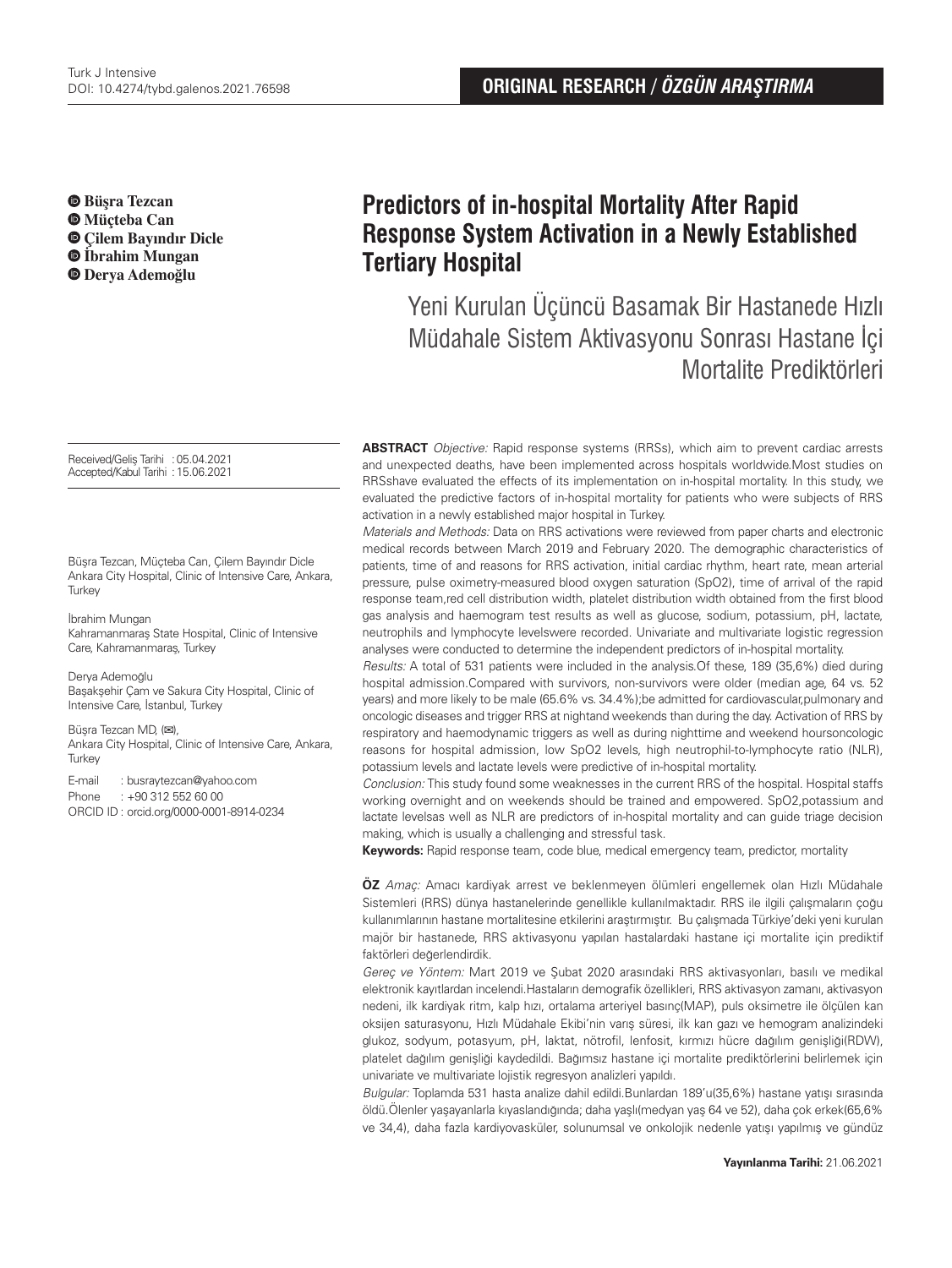saatleriyle karşılaştırıldığında RRS'nin daha çok gece saatleri ve haftasonunda aktive edildiği hastalardan oluşmaktaydı.RRS'nin solunumsal ve hemodinamik nedenlerle, gece ve haftasonu, onkolojik nedenlerle yatışı yapılan hastalarda aktivasyonu, düşük SpO2 düzeyleri, yüksek nötrofil-lenfosit oranı(NLR), potasyum ve laktat düzeyleri hastane içi mortalite prediktörleriydi.

Sonuç: Bulgularımız hastanemiz RRS sisteminde bazı zayıflıklar olduğunu göstermiştir.Haftasonu ve gece personeli eğitilmeli ve güçlendirilmelidir. Ayrıca SpO2, potasyum, laktat ve NLR düzeyleri hastane içi mortalite prediktörleri olarak genellikle zor ve stresli olan triyaj kararlarını yönlendirebilir. **Anahtar Kelimeler:** Hızlı müdahale ekibi, mavi kod, tıbbi acil ekibi, prediktör, mortalite

# **Introduction**

Rapid Response Systems(RRS) have been widely implemented across world hospitals since the introduction of this concept in the 1990s (1,2). These systems include an afferent arm which is based on identifying non-ICU patients with clinical deterioration, especially those who are at an earlier stage (3). Rapid Response Teams (RRT) constitute the efferent arm of the RRS and mainly triage patients to intensive care units. These systems aim to prevent cardiac arrests and unexpected deaths (4).

Most of the studies about RRS aim to evaluate the utility of these systems and have focused on the comparison of patient outcomes before and after the implementation (5- 7). Predictors of in-hospital mortality for patients who are subjects of a RRS activation are less studied. In this study we aimed to determine the predictors of in-hospital mortality for these patients and thereby improve the organization of the RRS.

# **Materials and Methods**

This was a retrospective study conducted in a tertiary education and research hospital. The study protocol was reviewed and approved by the Ankara City Hospital ethical committee. Personal informed consent was not required (IRB number:72300690-799).

### RRT Description

Ankara City Hospital is a new tertiary education and research hospital with 3810 beds in thecapital of Turkey. It has been designed as a conglomerate of seven blocks; a main connecting block and six blocks serving as branch hospitals connected with the central block. The hospital has been functioning since February 2019 and a new RRS which is active at wards and other hospital areas except emergency and intensive care departments has been established since its opening. Each branch hospital has its own RRT. The team consists of a resident physician and two nurses from 8 am to 5 pm on weekdays, whereas it consists of a physician

assistant and a nurseat night time and on weekends. Activation of the team can occur by any hospital staff member via a pager system. The criteria for RRT activation include the following: acute and persistent declining oxygen saturation(sPO2) < 90%, acute and persistent changes in heart rate  $<$  40 or  $>$  120 bpm, mean arterial pressure  $<$  65 mmHg and respiratory rate  $<$  8 and  $>$  28/min, acute mental status changes, unexplained agitation more than 10 minutes and staff concern for any other reason.

#### **Patients**

The records of RRT activations in two branch hospitals were reviewed from paper charts and electronic medical records between March 2019 and February 2020 (12 months).These two branch hospitals include 1029 beds and care for adult patients with cardiovascular, pulmonary, oncologic, haematologic, gastroenterelogic, renal and urologic problems. Calls with missing or incomplete data were excluded.

### Patient Variables

Demographic characteristics of patients, time of RRT activation, reasons for activation, initial cardiac rhythm, heart rate, mean arterial pressure(MAP), pulse oximetry measured blood oxygen saturation (SpO2), arrival time of the RRT, parameters obtained from first blood gas (glucose, Na, K, pH, lactate) analysis and hemogram test (neutrophil, lymphocyte, red cell distribution width, platelet distribution width) were recorded. Blood samples were collected immediately after the first intervention as a routine procedure of our hospital. The study outcome was in-hospital mortality.

### Statistical Analysis

All statistical analysis was performed using SPSS Statistics 18 (IBM corp., Inc., Chicago, IL, USA).Differences between patients who survived to discharge and those who did not were evaluated using Chi-square or Fisher's exact tests for categorical variables andStudent's t-test or Mann-Whitney Ufor continuous variables.Continuous variables were presented as mean  $\pm$  standarddeviation or median(minimum–maximum) andcategoricaldata were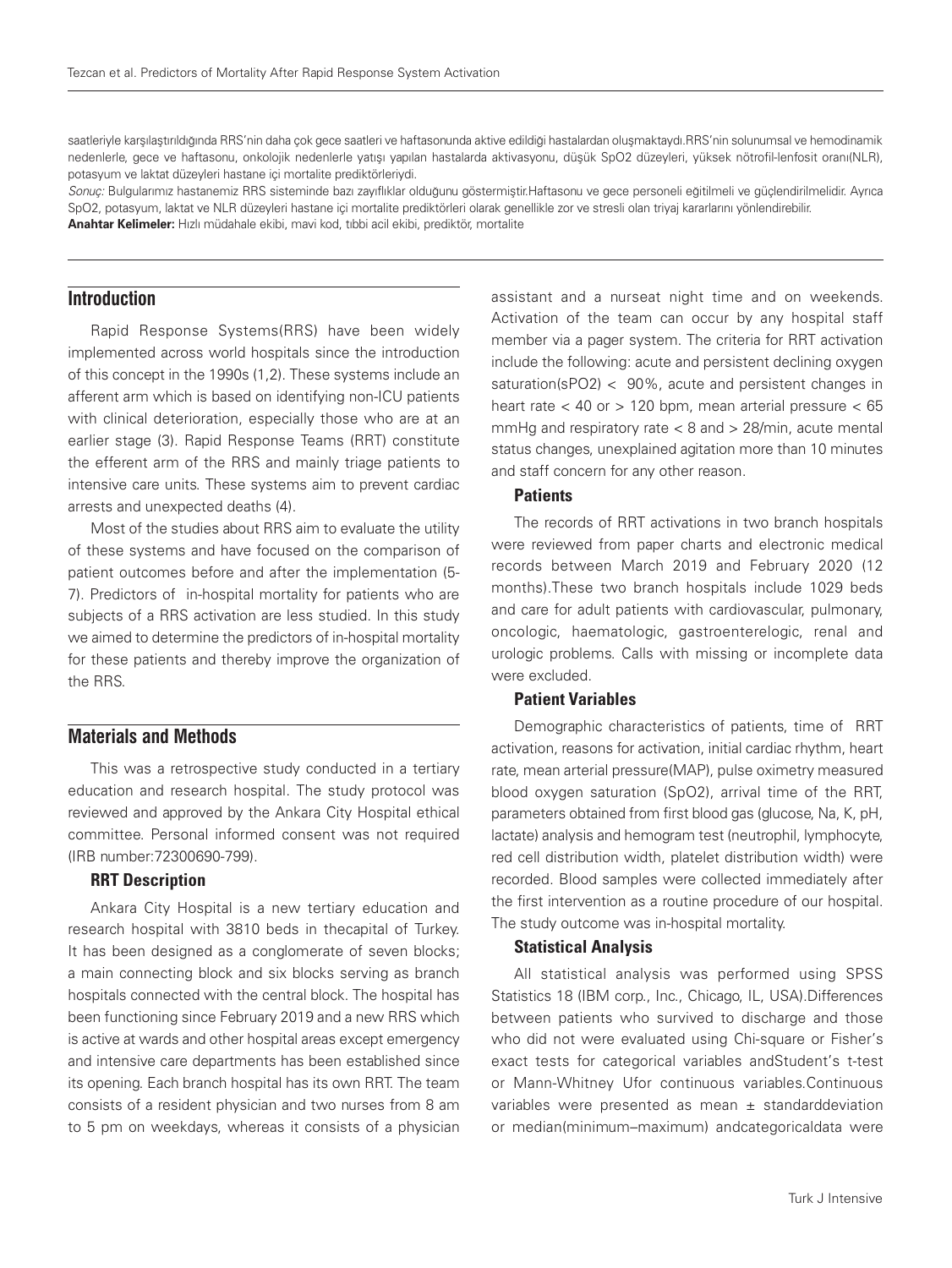summarized as percentages. Univariate logistic regression analyses were performed to examine the association between each predictor and in-hospital mortality separately. We also conducted a backward stepwise multivariate logistic regression to determine the independent predictors of mortality. A criterion of P<0.05 for entry was imposed in this procedure. We have introduced in the multivariate logistic regression analysis variables that are plausibly important based on theory even if the p value was<0.05 in the univariate analysis (8). Model fit wasassessed with the Hosmer-Lemeshow goodness-of-fit test.Odds ratios (ORs) for continuous variables were described using standardized ORs, which were associated with a one standard deviation change in the variable.

# **Results**

Between March 1, 2019 and February 1, 2020, the RRT was activated 543 times resulting in an average of 45 activations per month. The most common reason for activation of the RRT was haemodynamic deterioration, followed by mental status changes. Respiratory deterioration was present in 17,3% of the activations.Twelve calls were excluded because of missing data. A final total of 531 patients who were the subjects of RRT activations were included in the analysis. Of these, 189 (35,6%) died during hospital admission. Patient and RRT event characteristics in patients who survived versus those who did notare shown in Table 1.Nonsurvivors were older (median age 64 years vs. 52years), were more likely to be male (65,6% vs. 34,4%), were more likely to be admitted for cardiovascular, pulmonary and oncologic diseases and were more likely to trigger RRS activation during nighttime and weekend hours (NWH) than daytime hours (DH).Other reasons for hospital admission included a heterogeneous group of patients who were admitted for benign urologic and gastroenterologic reasons, the family members of patients and hospital staff. Vital signs were more likely to be abnormal in nonsurvivors with higher rates of bradycardia(heart rate <40 bpm; 62,4% vs. 19,3%), hypotension (MAP <65 mmHg; 78,8% vs 46,5%), and hypoxia (SpO2<90%; 83,6% vs. 33,6%). Survivors had lower rates of comorbidities (42,1% vs 66,7%). Arrival time of the RRS was not different between survivors and nonsurvivors. The levels of potassium, lactate and neutrophil-to-lymphocyte ratio (NLR), red cell distribution width (RDW) and platelet distribution width (PDW) were

significantly lower in survivors, while lymphocyte count was significantly higher in this group.

### Predictors of in-hospital Mortality

Univariate logistic regression analysis demonstrated that activation of RRS by respiratory and haemodynamic triggers and during NWH, male sex,older age, cardiovascular, pulmonary and oncologic diseases as the main reason for hospital admission, respiratoryand multiple comorbidities, heart rate, bradycardia(< 40 bpm) MAP, hypotension (MAP  $<$  65 mmHg), SpO2, hypoxia (SpO2  $\leq$  90%), asystole and pulseless electrical activity(PEA) as initial rhythm, higher potassium, lactate, NLR, RDW levels andlower lymphocyte countwere significantly associated with mortality (Table 2).

Activation time and triggers of RRS, sex, age, reasons for hospital admission (cardiovascular, pulmonary and oncologic diseases), comorbidities (respiratory and multiple comorbidities), heart rate, MAP, SpO2, initial rhythms, potassium, lactate, NLR, RDW levels, lymphocyte count were included in the multivariate analysis.The final step of multivariate analysis retained activation time and triggers of RRS, reasons for hospital admission, SpO2, comorbidities, PEA as initial rhthyhm and potassium, lactate, NLR levels. Activation of RRS by respiratory and haemodynamic triggers and during NWH,oncologic diseases for hospital admission, low SpO2 levels, high NLR, potassium and lactate levels remained significant as predictors of mortality (Table 2).

# **Discussion**

In this study we retrospectively evaluated the predictors of in-hospital mortality in patients who were the subjects of a RRS activation by using the paper and electronic records of patients.Our study demonstrates that independent predictors of in-hospital mortality were: 1)activation of RRS during NWH (factor associated with RRS);2)respiratory and haemodynamic deterioration as RRS trigger, oncologic reasons for hospital admission, lowSpO2 values(factors associated with clinical variables of the patients); and 3) NLR, potassium and lactate levels (factors associated with the first blood test of the patient).

RRTs are specialised teams that aims to immediately respond non-ICU patients experiencing clinical deterioration. They are the efferent arms of RRS, whereas the afferent arm is based upon hospital staff who determines the patient with acute physiological derangement and triggers the RRS activation. The composition of RRTs is tailored to some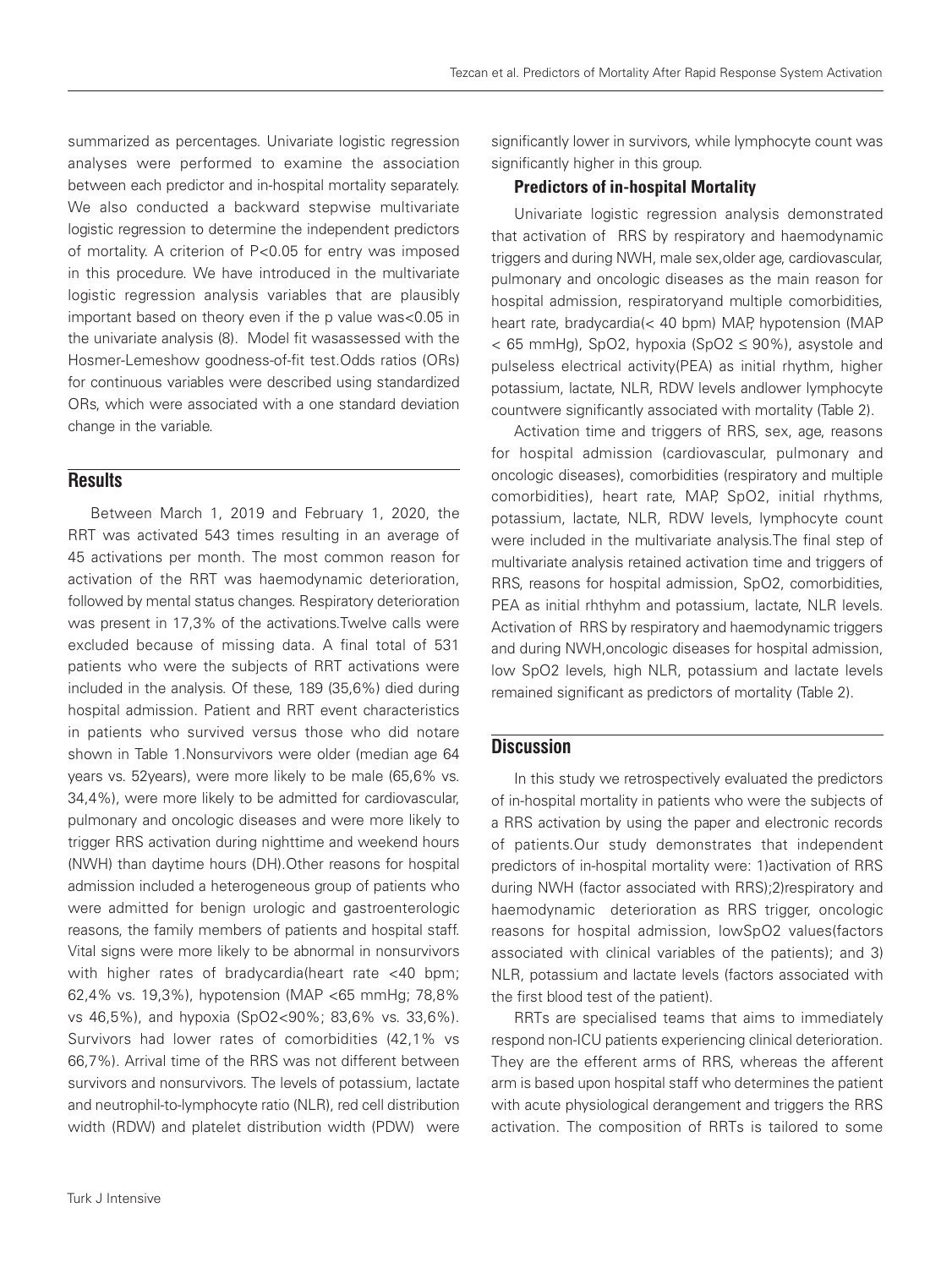| Table 1. Comparison between survivors and nonsurvivors |                                                                         |                               |                           |         |  |  |  |
|--------------------------------------------------------|-------------------------------------------------------------------------|-------------------------------|---------------------------|---------|--|--|--|
|                                                        | Demographics, clinical presentation and labaratory findings of patients |                               |                           |         |  |  |  |
|                                                        | Total<br>$(N=531)$                                                      | <b>Survivors</b><br>$(N=342)$ | Nonsurvivors<br>$(N=189)$ | p       |  |  |  |
| Activation time of RRS                                 |                                                                         |                               |                           |         |  |  |  |
| - Daytime hours                                        | 268 (50,5)                                                              | 224 (65,5)                    | 44 (23,2)                 |         |  |  |  |
| - Nighttime and weekend hours                          | 263 (49,5)                                                              | 118 (34,5)                    | 145 (76,8)                | < 0.001 |  |  |  |
| Trigger for RRS activation                             |                                                                         |                               |                           |         |  |  |  |
| - Mental status changes                                | 142 (26,7%)                                                             | 137(40,1)                     | 5(2,6)                    | < 0.001 |  |  |  |
| - Unexplained agitation                                | 34 (6,4%)                                                               | 34(9,9)                       | O(0,0)                    | < 0.001 |  |  |  |
| - Staff concern                                        | 109 (20,5%)                                                             | 105(30,7)                     | 4(2,1)                    | < 0.001 |  |  |  |
| - Respiratory deterioration                            | 92 (17,3%)                                                              | 34(9,9)                       | 58(30,7)                  | < 0.001 |  |  |  |
| - Haemodynamic deterioration                           | 154 (29,0%)                                                             | 32(9,4)                       | 122(64,6)                 | < 0.001 |  |  |  |
| Sex                                                    |                                                                         |                               |                           |         |  |  |  |
| - Male                                                 | 304(57,3)                                                               | 180 (52,6)                    | 124 (65,6)                |         |  |  |  |
| - Female                                               | 227(42,7)                                                               | 162 (47,4)                    | 65 (34,4)                 | 0,004   |  |  |  |
| Age (years)                                            | 56,7±17,7 (60;18-91)                                                    | 52,3±18,4 (53;18-91)          | 64,7±13,0 (66;21-91)      | <0,001  |  |  |  |
| Reason for hospital admission                          |                                                                         |                               |                           |         |  |  |  |
| - Cardiovascular                                       | 123(23,2)                                                               | 70 (20,5)                     | 53 (28,0)                 | 0,048   |  |  |  |
| - Pulmonary                                            | 51 (9,6)                                                                | 25(7,3)                       | 26(13,8)                  | 0,016   |  |  |  |
| - Oncologic                                            | 162 (30,5)                                                              | 75 (21,9)                     | 87 (46,0)                 | <0,001  |  |  |  |
| - Hematologic                                          | 14(2,6)                                                                 | 12(3,5)                       | 2(1,1)                    | 0,092   |  |  |  |
| - Renal                                                | 42 (7,9)                                                                | 35 (10,2)                     | 7(3,7)                    | 0,008   |  |  |  |
| - Other                                                | 139 (26,2)                                                              | 125 (36,5)                    | 14(7,4)                   | <0,001  |  |  |  |
| Pulse (bpm)                                            | 58±47 (71;0-218)                                                        | 71±1 (78;0-218)               | 34±48 (0;0-162)           | <0,001  |  |  |  |
| $- > 120$                                              | 40(7,5)                                                                 | 26(7,6)                       | 14(7,4)                   | 0,935   |  |  |  |
| $-<$ 40                                                | 345 (65,0)                                                              | 66 (19,3)                     | 118(62,4)                 | <0,001  |  |  |  |
| MAP (mmHg)                                             | 42±43 (47;0-147)                                                        | 52±44 (69;0-147)              | 24±36 (0;0-133)           |         |  |  |  |
| <65                                                    | 223 (42,0)                                                              | 159 (46,5)                    | 149 (78,8)                | <0,001  |  |  |  |
| $\geq 65$                                              | 308 (58,0)                                                              | 183 (53,5)                    | 40 (21,2)                 | <0,001  |  |  |  |
| sPO <sub>2</sub> (%)                                   | 56±45 (88;0-100)                                                        | 70±41 (95;0-100)              | 29±40 (0;0-100)           |         |  |  |  |
| $\geq 90$                                              | 258 (48,6)                                                              | 227 (66,4)                    | 31(16,4)                  | <0,001  |  |  |  |
| <90                                                    | 273 (51,4)                                                              | 115 (33,6)                    | 158 (83,6)                | <0,001  |  |  |  |
| Comorbities                                            |                                                                         |                               |                           |         |  |  |  |
| - None                                                 | 261 (49,2)                                                              | 198 (57,9)                    | 63 (33,3)                 | <0,001  |  |  |  |
| - Respiratory                                          | 21(4)                                                                   | 8(2,3)                        | 13(6,9)                   | 0,010   |  |  |  |
| - Cardiac                                              | 64 (12,1)                                                               | 38 (11,1)                     | 26(13,8)                  | 0,371   |  |  |  |
| - Neurologic                                           | 11(2,1)                                                                 | 8(2,3)                        | 3(1,6)                    | 0,561   |  |  |  |
| - Malignancy                                           | 16(3,0)                                                                 | 8(2,3)                        | 8(4,2)                    | 0,222   |  |  |  |
| - Diabetes Mellitus                                    | 20(3,8)                                                                 | 15(4,4)                       | 5(2,6)                    | 0,314   |  |  |  |
| - Renal                                                | 15(2,8)                                                                 | 11(3,2)                       | 4(2,1)                    | 0,465   |  |  |  |
| - Multiple                                             | 123 (23,2)                                                              | 56 (16,4)                     | 67 (35,4)                 | <0,001  |  |  |  |
| Time to arrival of RRT (min)                           | $1,3\pm0,8(1;0,2-8)$                                                    | 1,2±0,8 (1;0,2-8)             | 1,5±0,8 (1;0,2-6)         | 0,304   |  |  |  |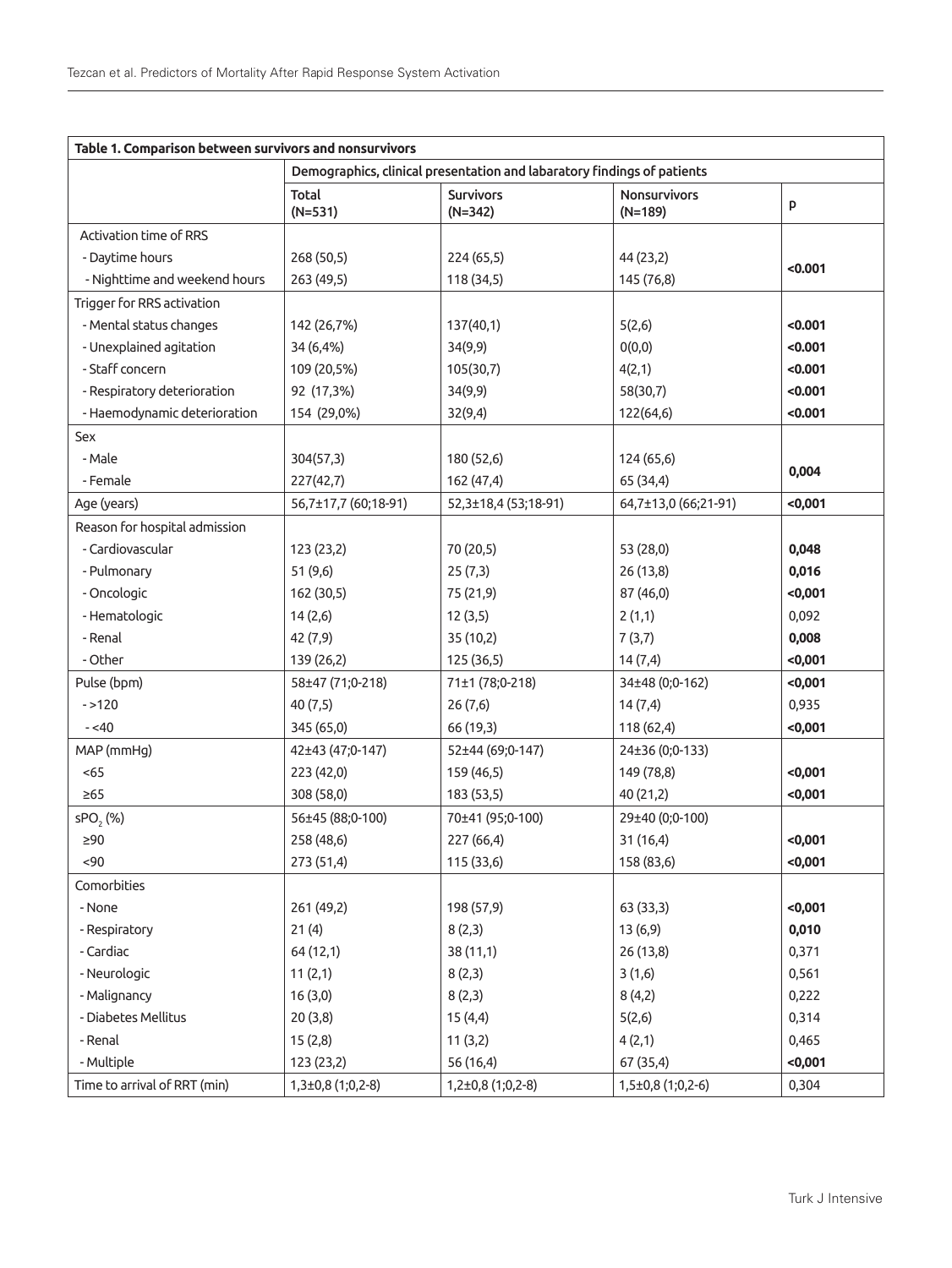| <b>Table 1. Continued</b> |                                                                         |                               |                                  |         |  |  |
|---------------------------|-------------------------------------------------------------------------|-------------------------------|----------------------------------|---------|--|--|
|                           | Demographics, clinical presentation and labaratory findings of patients |                               |                                  |         |  |  |
|                           | Total<br>$(N=531)$                                                      | <b>Survivors</b><br>$(N=342)$ | <b>Nonsurvivors</b><br>$(N=189)$ | p       |  |  |
| Initial rhythm            |                                                                         |                               |                                  |         |  |  |
| - NSR                     | 253(47,7)                                                               | 207(60,5)                     | 46 (24,3)                        | <0,001  |  |  |
| - Asystole                | 146 (27,5)                                                              | 49 (14,3)                     | 97 (51,3)                        | <0,001  |  |  |
| - Bradicardia             | 31(5,8)                                                                 | 15(4,4)                       | 16(8,5)                          | 0,055   |  |  |
| - PEA                     | 80(15,1)                                                                | 20(5,8)                       | 60 (31,7)                        | 0,032   |  |  |
| - VT/VF                   | 5(0,9)                                                                  | 3(0,9)                        | 2(1,1)                           | 0,837   |  |  |
| - Unknown                 | 16(3,0)                                                                 | 8(2,3)                        | 8(4,2)                           | 0,222   |  |  |
| Blood gas parameters      |                                                                         |                               |                                  |         |  |  |
| - Glucose                 | 110±78 (94;29-390)                                                      | 105±69 (94;29-390)            | 121±93 (96;29-390)               | 0,410   |  |  |
| - Na                      | 134±8 (135;102-163)                                                     | 134±8 (137;102-155)           | 134±8 (133;102-163)              | 0,561   |  |  |
| - K                       | $4,1\pm1,1$ $(4,0;2,6-9,0)$                                             | $3,7\pm1,0$ (3,9;2,6-8,7)     | $4,7\pm1,1$ (5,0;2,6-9,0)        | <0,001  |  |  |
| - pH                      | 7,09±0,19 (7,0;6,8-7,6)                                                 | 7,09±0,19 (7,0;6,8-7,55)      | 7,09±0,19 (7,0;6,78-7,55)        | 0,866   |  |  |
| - Lactate                 | 5,7±3,12 (7,0;0,8-21)                                                   | $5,1\pm2,3(6,0;0,8-14)$       | $6,7\pm4,0$ (6,4;0,8-21)         | <0,001  |  |  |
| Hemogram parameters       |                                                                         |                               |                                  |         |  |  |
| - Neutrophil              | $6,3\pm7,4$ (3,5;1,0-82,2)                                              | $5,7\pm6,1(3,6;1-82,2)$       | $7,7\pm9,2$ (3,0;1-66,6)         | 0,410   |  |  |
| - Lymphocyte              | 1,5±1,9 (1,0;0,1-24,8)                                                  | $1,7\pm2,1(1,3;0,1-24,8)$     | $1,2\pm1,5(1,0;0,1-12,3)$        | <0,001  |  |  |
| $-NLR$                    | 11,9±22,9 (3,7;0,8-225,0)                                               | 8,5±16,3 (3,2;0,2-130)        | 18,1±30,6 (6,2;0,6-225)          | <0,001  |  |  |
| - RDW                     | 15,8±2,6 (15,3;5,4-26,0)                                                | 15,4±2,5 (14,6;5,4-23,8)      | 16,5±2,6 (16,4;5,4-26,0)         | < 0,001 |  |  |
| - PDW                     | 55,9±12,7 (57,0;18,0-<br>84,0)                                          | 55,0±12,1 (56,4;18,0-84,0)    | 57,6±13,5 (57,6;18,9-84,0)       | 0,004   |  |  |

Values are shown as number (percentage) or mean±standard deviation (median;minimum-maximum). Significant values marked in bold. Abbreviations: RRS, Rapid Response System; MAP, Mean arterial pressure; sPO2, pulse oximetry derived oxygen saturation; RRT, Rapid Response Team; NSR, normal sinus rhythm; PEA, pulseless electrical activity; VT, ventricular tachycardia; VF; ventricular fibrillation; NLR, neutrophil-to-lymphocyte ratio; RDW, red cell distribution width; PDW, platelet distribution width

factors like aim of the team and resources of the hospital (4). The amount and level of experience of staff who are available in both arms of the RRS at NWH may differ from those available at DH (9). These working periods include fewer and less-experienced physicians coupled with reduced patient/nursing ratios on both the wards as well as the RRT. As a result; delays in RRT activations and mismanagement of deteriorating patient may occur more frequently at NWH. In our study RRT activation during NWH was an independent predictor of mortality. Our findings are consistent with a national registry study in the United States and a smaller study in Canada that reported increased mortality with overnight RRT activations (9,10). Our study differs from these reports by comparing DH and NWH. Nighttime and weekend hours resemble each other in some key aspects including fewer andless-experienced staff members. The problem in our hospital may arise from the limited staff resource of this newly established hospital and use of paper based observation charts in wards. The afferent and efferent

arms of RRS can be improved bystrengthening the staff in size and competence at NWH and moving from paper based observation charts to electronic medical records (11).

Other predictors of mortality were respiratory and haemodynamic deterioration as RRS trigger, oncologic reasons for hospital admission, low pulse oximetry values, high potassium and lactate levels after RRS activation. This finding is not surprising considering that most of these factors, including respiratory and haemodynamic triggers, low pulse oximetry values and high lactate levels are associated with impairment of tissue oxygenation. Shappell C. et al also reported that patients who died more likely to have a respiratory or cardiovascular triggers for RRS activation in their study (12). Hyperkalemia decreases the resting membrane potential of the myocardium, thereby myocardial cell conduction velocity decreases and rate of repolarization increases (13). McMahon et al. demonstrated that potassium level is robustly associated with mortality risk even at moderate increases above normal.This is the most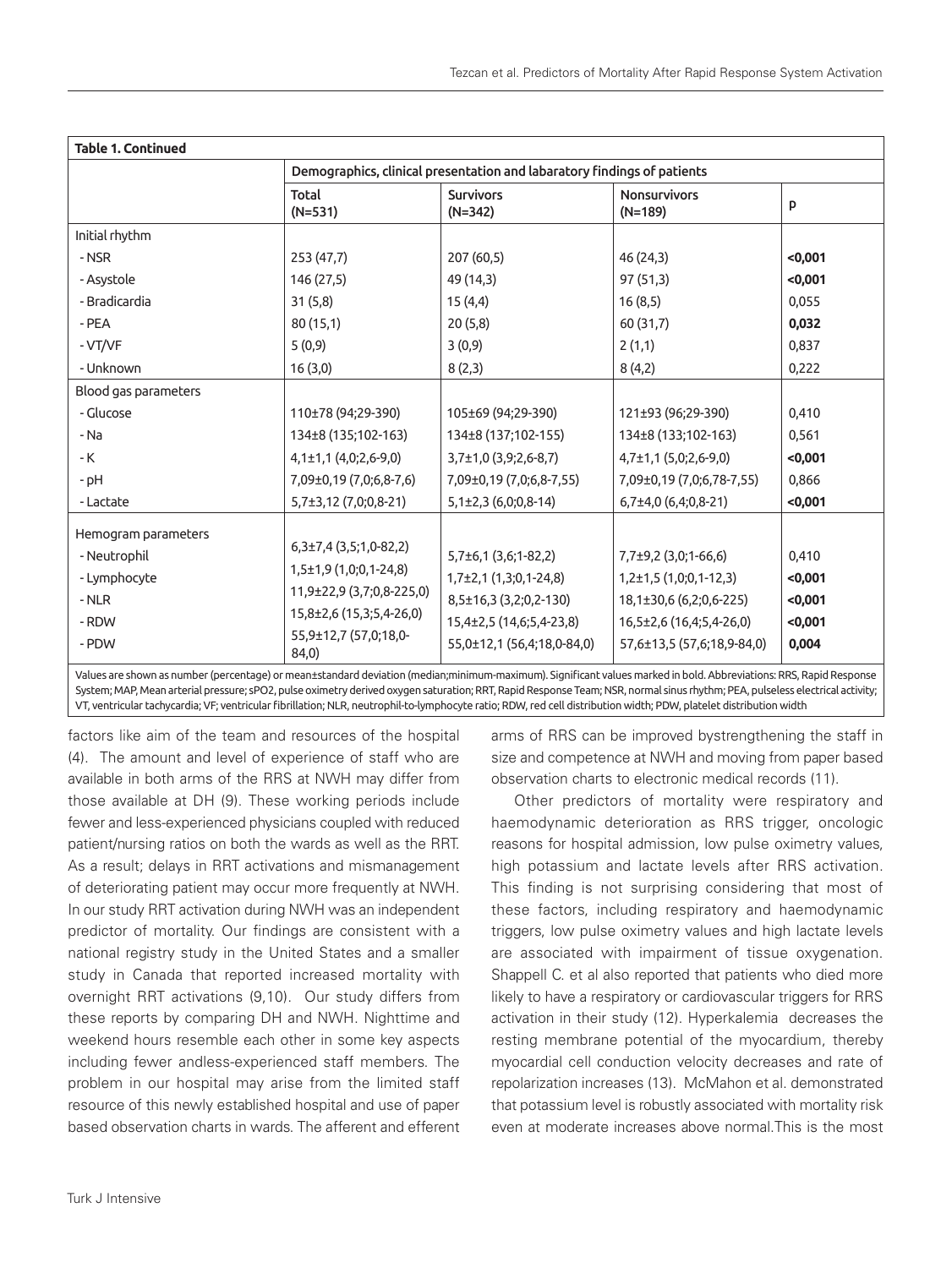| Table 2. Univariate and multivariate analysis of risk factors for mortality after RRS activation |                                  |        |                                                           |        |  |  |  |  |
|--------------------------------------------------------------------------------------------------|----------------------------------|--------|-----------------------------------------------------------|--------|--|--|--|--|
|                                                                                                  | Univariate analysis of mortality |        | Multivariate logistic regression analysis of<br>mortality |        |  |  |  |  |
|                                                                                                  | OR(95%CI)                        | p      | OR (95% CI)                                               | p      |  |  |  |  |
| Activation time of RRS                                                                           |                                  |        |                                                           |        |  |  |  |  |
| - Daytime hours                                                                                  | 6,25 (4,17-9,37)                 | <0,001 | 2,91 (1,52-5,88)                                          | 0,002  |  |  |  |  |
| - Nighttime and weekend hours                                                                    |                                  |        |                                                           |        |  |  |  |  |
| Trigger for RRS                                                                                  |                                  |        |                                                           |        |  |  |  |  |
| - Respiratory deterioration                                                                      | 4,01 (2,5-6,4)                   | <0,001 | 31,12 (11,88-81,51)                                       | <0,001 |  |  |  |  |
| - Haemodynamic deterioration                                                                     | 17,64 (11,0-28,2)                | <0,001 | 43,02 (17,65-104,83)                                      | <0,001 |  |  |  |  |
| Sex                                                                                              |                                  |        |                                                           |        |  |  |  |  |
| - Male                                                                                           | 0,58 (0,40-0,84)                 | 0,004  |                                                           |        |  |  |  |  |
| - Female                                                                                         |                                  |        |                                                           |        |  |  |  |  |
| Age (years)                                                                                      | 1,04 (1,03-1,06)                 | <0,001 |                                                           |        |  |  |  |  |
| Reason for hospital admission                                                                    |                                  |        |                                                           |        |  |  |  |  |
| - Cardiovascular                                                                                 | 1,51 (1,003-2,28)                | 0,040  | 2,08 (0,79-5,52)                                          | 0,140  |  |  |  |  |
| - Respiratory                                                                                    | 2,02 (1,13-3,61)                 | 0,016  | 2,67 (0,84-8,54)                                          | 0,098  |  |  |  |  |
| - Oncologic                                                                                      | 3,03 (2,06-4,45)                 | <0,001 | 6,29 (2,34-16,9)                                          | <0,001 |  |  |  |  |
| Pulse (bpm)                                                                                      | 0,98 (00,98-0,99)                | <0,001 |                                                           |        |  |  |  |  |
| $-<$ 40                                                                                          | 0,14 (0,09-0,21)                 | <0,001 |                                                           |        |  |  |  |  |
| MAP (mmHg)                                                                                       |                                  |        |                                                           |        |  |  |  |  |
| < 65                                                                                             | 0,98 (0,98-0,98)                 | <0,001 |                                                           |        |  |  |  |  |
| $\geq 65$                                                                                        | 0,23 (0,15-0,35)                 | <0,001 |                                                           |        |  |  |  |  |
| sPO2 (%)                                                                                         |                                  |        |                                                           |        |  |  |  |  |
| $\geq 90$                                                                                        | 0,98 (0,96-0,98)                 | <0,001 | 0,99 (0,98-0,10)                                          | 0,002  |  |  |  |  |
| < 90                                                                                             | 10,00 (6,44-15,70)               | <0,001 |                                                           |        |  |  |  |  |
| Comorbities                                                                                      |                                  |        |                                                           |        |  |  |  |  |
| - Respiratory                                                                                    | 3,08 (1,25-7,58)                 | 0,01   | 4,49 (0,92-21,85)                                         | 0,063  |  |  |  |  |
| - Multiple                                                                                       | 2,8 (1,85-4,2)                   | <0,001 | 1,96 (0,97-4,02)                                          | 0,060  |  |  |  |  |
| Initial rhythm                                                                                   |                                  |        |                                                           |        |  |  |  |  |
| - Asystole                                                                                       | $6,3(4,1-9,5)$                   | <0,001 |                                                           |        |  |  |  |  |
| - PEA                                                                                            | $0,6(0,3-1,0)$                   | <0,001 | $0,46(0,18-1,17)$                                         | 0,102  |  |  |  |  |
| Blood gas parameters                                                                             |                                  |        |                                                           |        |  |  |  |  |
| $\mathsf{-K}$                                                                                    | 2,46 (2,01-3,02)                 | <0,001 | 1,95 (1,42-2,67)                                          | <0,001 |  |  |  |  |
| - Lactate                                                                                        | 1,19 (1,11-1,27)                 | <0,001 | 1,33 (1,18-1,50)                                          | <0,001 |  |  |  |  |
| Hemogram parameters                                                                              |                                  |        |                                                           |        |  |  |  |  |
| - Lymphocyte                                                                                     | 0,83 (0,71-0,97)                 | 0,020  |                                                           |        |  |  |  |  |
| $-NLR$                                                                                           | 1,02 (1,01-1,03)                 | <0,001 | 1,02 (1,00-1,03)                                          | 0,440  |  |  |  |  |
| $-RDW$                                                                                           | 1,17 (1,09-1,26)                 | <0,001 |                                                           |        |  |  |  |  |
| - PDW                                                                                            | 1,01 (1,01-1,03)                 | 0,02   |                                                           |        |  |  |  |  |

Values are shown as number (percentage) or mean±standard deviation (median;minimum-maximum). Significant values marked in bold.

Abbreviations: RRS, Rapid Response System; OR, Odds ratio; CI, confidence interval; MAP, Mean arterial pressure; sPO2, pulse oximetry derived oxygen saturation; RRT, Rapid Response Team; PEA, pulseless electrical activity; NLR, neutrophil-to-lymphocyte ratio; RDW, red cell distribution width; PDW, platelet distribution width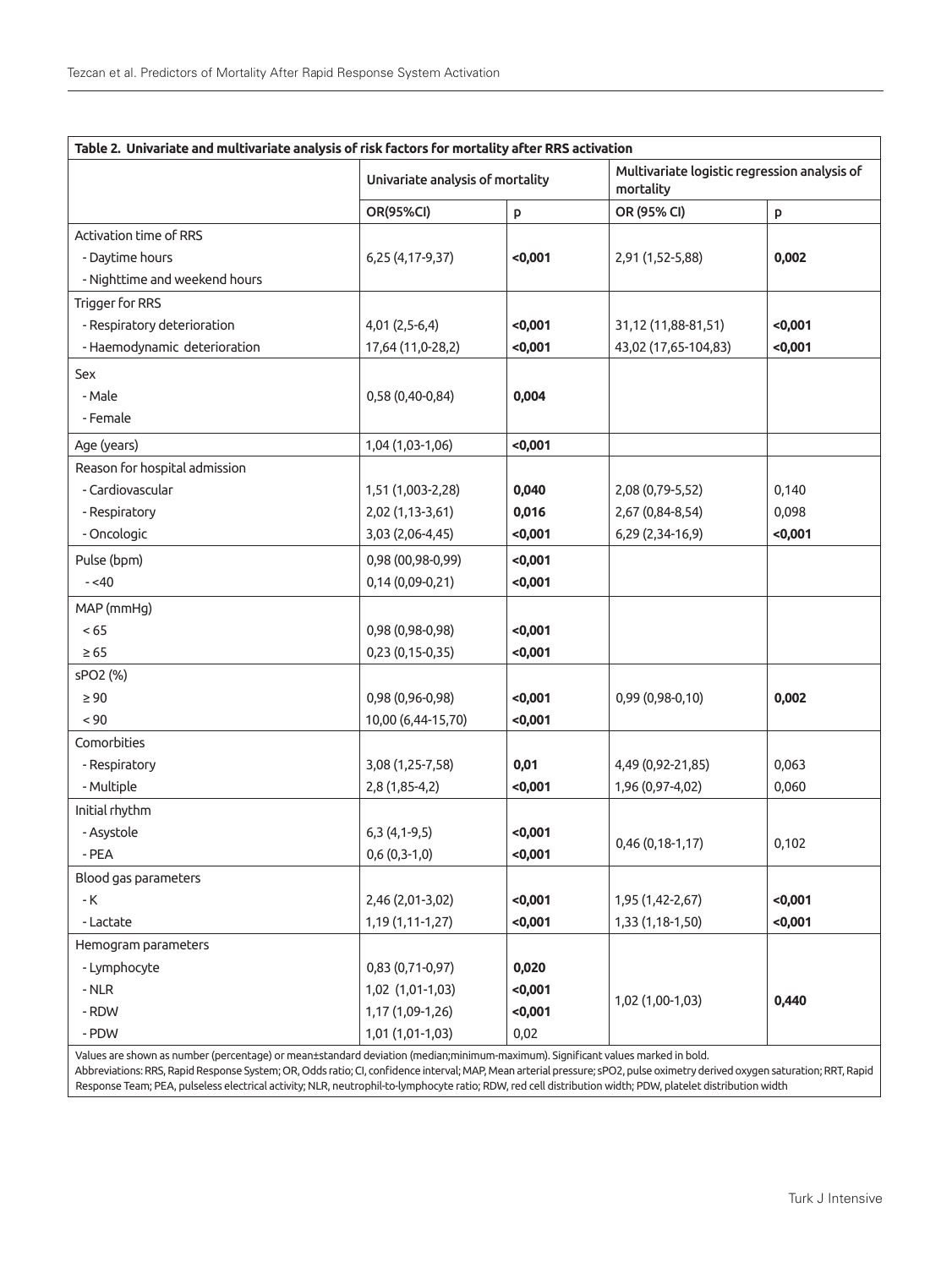possible explanation for potassium-mortality association (14).

Cancer and its treatment usually lead to diminished physiological reserve (15). Almost one third of our study population was cancer patients and 53,7% of these patients did not survive after RRS activation. This result is in line with previous two studies suggesting that cancer patients have worse outcomes following in-hospital cardiac arrest and hematologic oncology patients for whom the RRS was activated have high rates of subsequent ICU admission and mortality.

Interestingly, our results indicate that a MAP did not predict mortality whereas pulse oximetry did. Although MAP is commonly used as a surrogate of organ perfusion (16); it provides a reasonable estimate of the adequacy of organ perfusion as long as venous pressure and vascular resistance remains constant (17,18). Therefore a target of keeping MAP ≥ 65 mmHg should be individualized based on comorbidities (16). Besides this; it is known that peripheral circulation is the first to reflect a disturbance of the microcirculation and pulse oximeters generally have been shown to be accurate incritically ill patients (19,20). Ebmeier SJ. et al. reported that there was no overall statistically significant bias in paired SpO2/SaO2 measurements in critically ill patients (21). Therefore we think that macrohemodynamic parameters like MAP and heart rate (as a determinant of cardiac output) may be less predictive of mortality than SpO2 which provides a measure of microvascular oxygenation, especially if they are evaluated with cut off points.

To our knowledge, this is the first study to demonstrate the predictive value of NLR in patients receiving RRS activation. NLR is a helpful biomarker associated with the severity and prognosis of many conditions including cardiovascular diseases, certain types of cancers and sepsis (22). It is inexpensive, easily accessible and can be used for assessing the systemic inflammatory state as well as physiological stress (23).

It is obvious that ICU resources are scarce and costly. Therefore triage decisions during RRT activations should also give priority for patients with greater benefit (24). Patients who are less likely to survive or likely to have morbidity if not admitted to the ICU should be preffered (25). Furthermore some patients can benefit from "comfort care only" orders which should be discussed with patients and/or families.

Our results provide more evidence for appropriate and quick triage decisions since most of the factors we found to predict mortality can be simply assessed at bedside using patients' charts and blood gas analysis. On the other hand; NLR is calculated from a complete blood count test and can be obtained in a short period of time. We think that it can be used for appropriateness of triage decisions as well as avoiding futile interventions at the end of life.

There are several limitations of this study. First, this was a retrospective observational study and has the limitations inherent in this study design. Second the sample size was relatively small compared to other published studies (12,26,27). On the other hand, we analyzed some predictive factors of mortality in the first hour after RRS activation, which may be the most important but not the only ones. Other factors that affect prognosis, but may appear in the following hours and days, were not analyzed.

### **Conclusion**

In conclusion, we found that the most important mortality risk factors in patients for whom the RRS was activatedwere presence of respiratory or haemodynamic triggers, activation of RRS during NWH, oncologic reasons for hospital admission, low SpO2 values, high NLR, potassium and lactate levels. Since our findings demonstrate some weakness in the current RRS of our hospital; overnight staff, both in RRT and hospital wards, should be trained and empowered. Besides this; SpO2, potassium and lactate levels can guide triage decisions which is usually a challenging and stressful duty. We also found NLR as a predictive of mortality that may help to reevaluate the appropriateness of these decisions.

### **Ethics**

**Ethics Committee Approval:** The study protocol was reviewed and approved by the Ankara City Hospital ethical committee (IRB number:72300690-799).

Informed Consent: Personal informed consent was not required.

Peer-review: Externally peer-reviewed.

**Conflict of Interest:** No conflict of interest was declared by the authors.

**Financial Disclosure:** The authors declared that this study received no financial support.